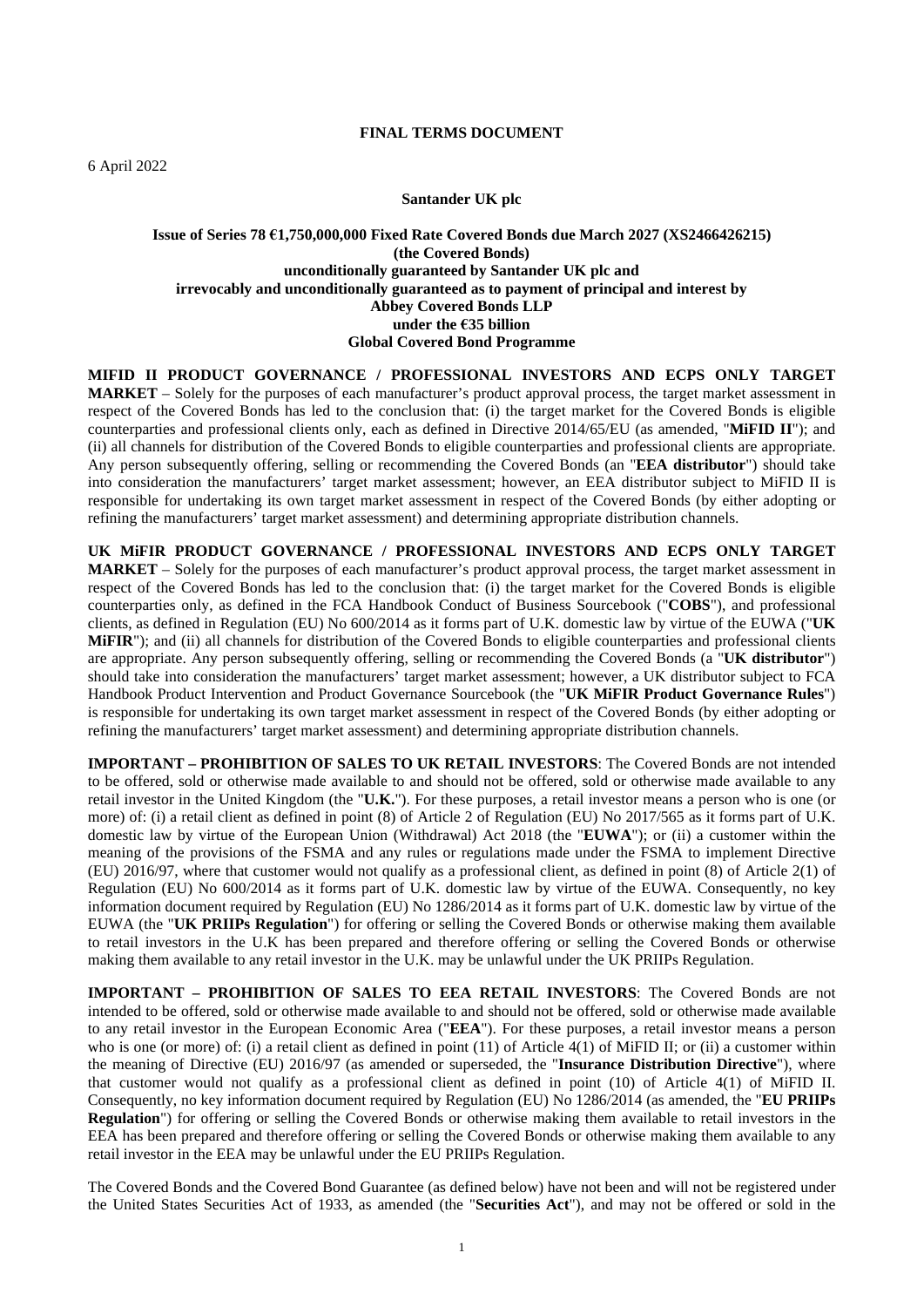United States or to, or for the benefit of, U.S. persons (as defined in Regulation S under the Securities Act) unless such securities are registered under the Securities Act or pursuant to an exemption from, or in a transaction not subject to, the registration requirements of the Securities Act. See "*Form of the Covered Bonds*" for a description of the manner in which Covered Bonds will be issued. Registered Covered Bonds (as defined below) are subject to certain restrictions on transfer: see "*Subscription and Sale and Transfer and Selling Restrictions*".

#### **PART A – CONTRACTUAL TERMS**

Terms used herein shall be deemed to be defined as such for the purposes of the Terms and Conditions set forth in the Prospectus dated 4 March 2022 which constitutes a base prospectus for the purposes of Regulation (EU) 2017/1129 as it forms part of U.K. domestic law by virtue of the EUWA (the "**UK Prospectus Regulation**"). This document constitutes the final terms of the Covered Bonds described herein for the purposes of the UK Prospectus Regulation and must be read in conjunction with the Prospectus in order to obtain all the relevant information. Full information on the Issuer and the LLP and the offer of the Covered Bonds is only available on the basis of the combination of this Final Terms Document and the Prospectus dated 4 March 2022. Copies of the Prospectus are available for viewing at https://www.santander.co.uk/about-santander/investor-relations/santander-uk-covered-bonds or may be provided by the relevant Paying Agent by email following prior written request to the relevant Paying Agent.

| (a) | Issuer:                                                                                                              | Santander UK plc                                                                                                                                                                                                                      |
|-----|----------------------------------------------------------------------------------------------------------------------|---------------------------------------------------------------------------------------------------------------------------------------------------------------------------------------------------------------------------------------|
| (b) | Guarantor:                                                                                                           | Abbey Covered Bonds LLP                                                                                                                                                                                                               |
| (a) | Series Number:                                                                                                       | 78                                                                                                                                                                                                                                    |
| (b) | Tranche Number:                                                                                                      | 1                                                                                                                                                                                                                                     |
| (c) | Series which Covered Bonds<br>will<br>be<br>consolidated and form a single Series with:                              | Not Applicable                                                                                                                                                                                                                        |
| (d) | Date on which the Covered Bonds will be<br>consolidated and form a single Series with the<br>Series specified above: | Not Applicable                                                                                                                                                                                                                        |
|     |                                                                                                                      | Euro ("EUR" or " $\epsilon$ ")                                                                                                                                                                                                        |
|     |                                                                                                                      | N <sub>o</sub>                                                                                                                                                                                                                        |
|     |                                                                                                                      | N <sub>0</sub>                                                                                                                                                                                                                        |
|     |                                                                                                                      |                                                                                                                                                                                                                                       |
| (a) | Series:                                                                                                              | €1,750,000,000                                                                                                                                                                                                                        |
| (b) | Tranche:                                                                                                             | €1,750,000,000                                                                                                                                                                                                                        |
|     |                                                                                                                      | 100 per cent. of the aggregate nominal amount                                                                                                                                                                                         |
| (a) | <b>Specified Denominations:</b>                                                                                      | €100,000 and integral multiples of €1,000 in excess<br>thereof up to and including $£199,000$ . No Covered<br>Bonds in definitive form will be issued with a<br>denomination above $£199,000$                                         |
| (b) | <b>Calculation Amount:</b>                                                                                           | €1,000                                                                                                                                                                                                                                |
| (a) | <b>Issue Date:</b>                                                                                                   | 7 April 2022                                                                                                                                                                                                                          |
| (b) | <b>Interest Commencement Date:</b>                                                                                   | <b>Issue Date</b>                                                                                                                                                                                                                     |
| (a) | Final Maturity Date:                                                                                                 | 12 March 2027                                                                                                                                                                                                                         |
|     |                                                                                                                      | Specified Currency or Currencies:<br>Money Market Covered Bonds:<br>Do the Covered Bonds have the benefit of<br>remarketing arrangements:<br>Aggregate Nominal Amount of Covered Bonds<br>admitted to trading:<br><b>Issue Price:</b> |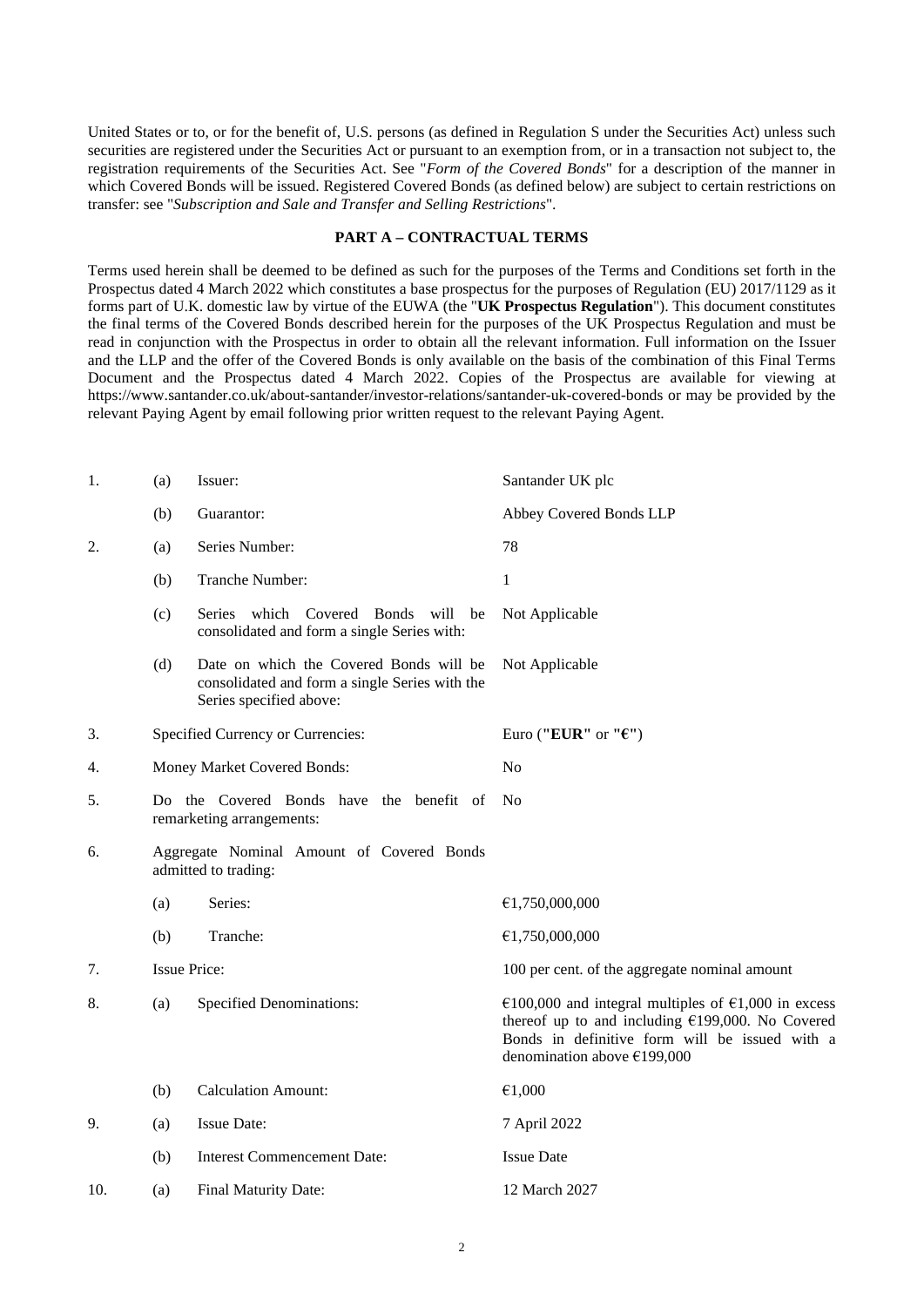|     | (b)                                                      | Extended Due for Payment Date of<br>Guaranteed Amounts corresponding to the<br>Final Redemption Amount under the Covered<br><b>Bond Guarantee:</b> | Interest Payment Date falling on or nearest to 12<br>March 2028                                                                                                                  |
|-----|----------------------------------------------------------|----------------------------------------------------------------------------------------------------------------------------------------------------|----------------------------------------------------------------------------------------------------------------------------------------------------------------------------------|
| 11. |                                                          | <b>Interest Basis:</b>                                                                                                                             | 1.125 per cent. Fixed Rate                                                                                                                                                       |
|     |                                                          |                                                                                                                                                    | (further particulars specified below)                                                                                                                                            |
| 12. |                                                          | Redemption/Payment Basis:                                                                                                                          | Redemption at par                                                                                                                                                                |
| 13. | Change of Interest Basis or Redemption/Payment<br>Basis: |                                                                                                                                                    | From and including the Final Maturity Date to but<br>excluding the Extended Due for Payment Date, the<br>following Interest provisions apply:                                    |
|     |                                                          |                                                                                                                                                    | Interest Basis: 1 month EURIBOR $+$ 0.11 per cent.<br>per month Floating Rate                                                                                                    |
|     |                                                          |                                                                                                                                                    | Interest Payment Dates: 12th day of each month<br>commencing on 12 April 2027 and up to and<br>including the Extended Due for Payment Date                                       |
|     |                                                          |                                                                                                                                                    | Interest Period: The period from and including the<br>Final Maturity Date, or as the case may be an Interest<br>Payment Date, to but excluding the next Interest<br>Payment Date |
|     |                                                          |                                                                                                                                                    | Business Day Convention: Modified Following<br><b>Business Day Convention</b>                                                                                                    |
|     |                                                          |                                                                                                                                                    | <b>Business Days: London</b>                                                                                                                                                     |
|     |                                                          |                                                                                                                                                    | Additional Business Centre(s): A day on which the<br>TARGET 2 System is open                                                                                                     |
|     |                                                          |                                                                                                                                                    | Day Count Fraction: Actual/360, (adjusted)                                                                                                                                       |
|     |                                                          |                                                                                                                                                    | Interest Determination Date(s): The second day on<br>which the TARGET 2 system is open prior to the<br>start of each Interest Period                                             |
|     |                                                          |                                                                                                                                                    | Screen Rate Determination: Applicable                                                                                                                                            |
|     |                                                          |                                                                                                                                                    | Relevant Screen Page: EURIBOR01                                                                                                                                                  |
| 14. |                                                          | Put/Call Options:                                                                                                                                  | Not Applicable                                                                                                                                                                   |
| 15. | (a)                                                      | <b>Status of the Covered Bonds:</b>                                                                                                                | Senior                                                                                                                                                                           |
|     | (b)                                                      | Date Board approval for issuance of Covered<br>Bonds obtained:                                                                                     | 24 July 2017                                                                                                                                                                     |
| 16. |                                                          | Method of distribution:                                                                                                                            | Syndicated                                                                                                                                                                       |
|     |                                                          | PROVISIONS RELATING TO INTEREST (IF ANY) PAYABLE                                                                                                   |                                                                                                                                                                                  |
| 17. |                                                          | Fixed Rate Covered Bond Provisions:                                                                                                                | Applicable from and including<br>the<br>Interest<br>Commencement Date to but excluding the Final<br><b>Maturity Date</b>                                                         |
|     | (a)                                                      | Rate(s) of Interest:                                                                                                                               | 1.125 per cent. per annum payable annually in arrear                                                                                                                             |

- 
- (b) Interest Payment Date(s): 12 March in each year up to and including the Final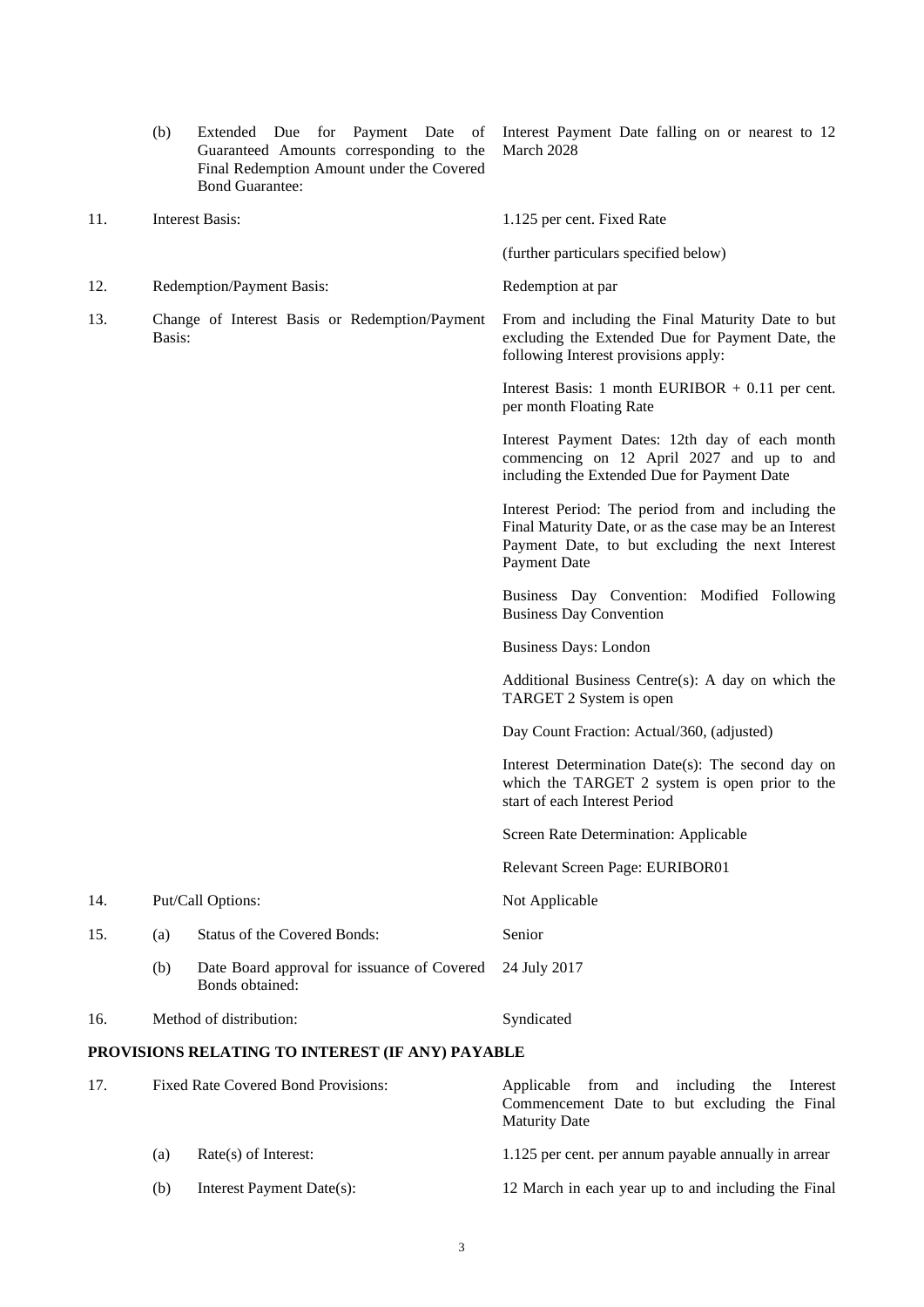Maturity Date

|     |     |                                        | There will be a short first coupon in respect of the<br>first Interest Period, from and including the Interest<br>Commencement Date to, but excluding, 12 March<br>2023 (the "First Short Coupon") |
|-----|-----|----------------------------------------|----------------------------------------------------------------------------------------------------------------------------------------------------------------------------------------------------|
|     | (c) | <b>Business Day Convention:</b>        | Following Business Day Convention                                                                                                                                                                  |
|     | (d) | Business Day $(s)$ :                   | London                                                                                                                                                                                             |
|     |     | <b>Additional Business Centre(s):</b>  | A day on which the TARGET 2 System is open                                                                                                                                                         |
|     | (e) | Fixed Coupon Amount(s):                | $€11.25$ per Calculation Amount                                                                                                                                                                    |
|     | (f) | Broken Amount(s):                      | $€10.45$ per Calculation Amount, in respect of the<br>First Short Coupon, payable on the Interest Payment<br>Date falling 12 March 2023                                                            |
|     | (g) | Day Count Fraction:                    | Actual/Actual (ICMA), not adjusted                                                                                                                                                                 |
|     | (h) | Determination Date(s):                 | 12 March in each year                                                                                                                                                                              |
| 18. |     | Floating Rate Covered Bond Provisions: | Not Applicable                                                                                                                                                                                     |
| 19. |     | Zero Coupon Covered Bond Provisions:   | Not Applicable                                                                                                                                                                                     |
|     |     |                                        |                                                                                                                                                                                                    |

# **PROVISIONS RELATING TO REDEMPTION**

| 20. | Issuer Call:                                                                                                                                                                                                          | Not Applicable                          |
|-----|-----------------------------------------------------------------------------------------------------------------------------------------------------------------------------------------------------------------------|-----------------------------------------|
| 21. | <b>Investor Put:</b>                                                                                                                                                                                                  | Not Applicable                          |
| 22. | Final Redemption Amount of each Covered Bond:                                                                                                                                                                         | $\epsilon$ 1,000 per Calculation Amount |
| 23. | Early Redemption Amount of each Covered Bond As set out in Condition 6.8(a)<br>payable on redemption for taxation reasons or on<br>event of default, etc. and/or the method of calculating<br>the same (if required): |                                         |

# **GENERAL PROVISIONS APPLICABLE TO THE COVERED BONDS**

| 24. | Form of Covered Bonds:                                                                                                                 | <b>Bearer Covered Bonds:</b>                                                                                                                                                  |  |
|-----|----------------------------------------------------------------------------------------------------------------------------------------|-------------------------------------------------------------------------------------------------------------------------------------------------------------------------------|--|
|     |                                                                                                                                        | Temporary Global Covered Bond exchangeable for a<br>Permanent Global Covered Bond which is<br>exchangeable for Bearer Definitive Covered Bonds<br>only upon an Exchange Event |  |
| 25. | New Global Covered Bond:                                                                                                               | <b>Yes</b>                                                                                                                                                                    |  |
| 26. | Financial Centre(s):                                                                                                                   | Not Applicable                                                                                                                                                                |  |
| 27. | Talons for future Coupons or Receipts to be attached<br>to Bearer Definitive Covered Bonds (and dates on<br>which such Talons mature): | No.                                                                                                                                                                           |  |
| 28. | Details relating to Instalment Covered Bonds:                                                                                          |                                                                                                                                                                               |  |
|     | Instalment Amount(s):<br>(a)                                                                                                           | Not Applicable                                                                                                                                                                |  |
|     | Instalment Date(s):<br>(b)                                                                                                             | Not Applicable                                                                                                                                                                |  |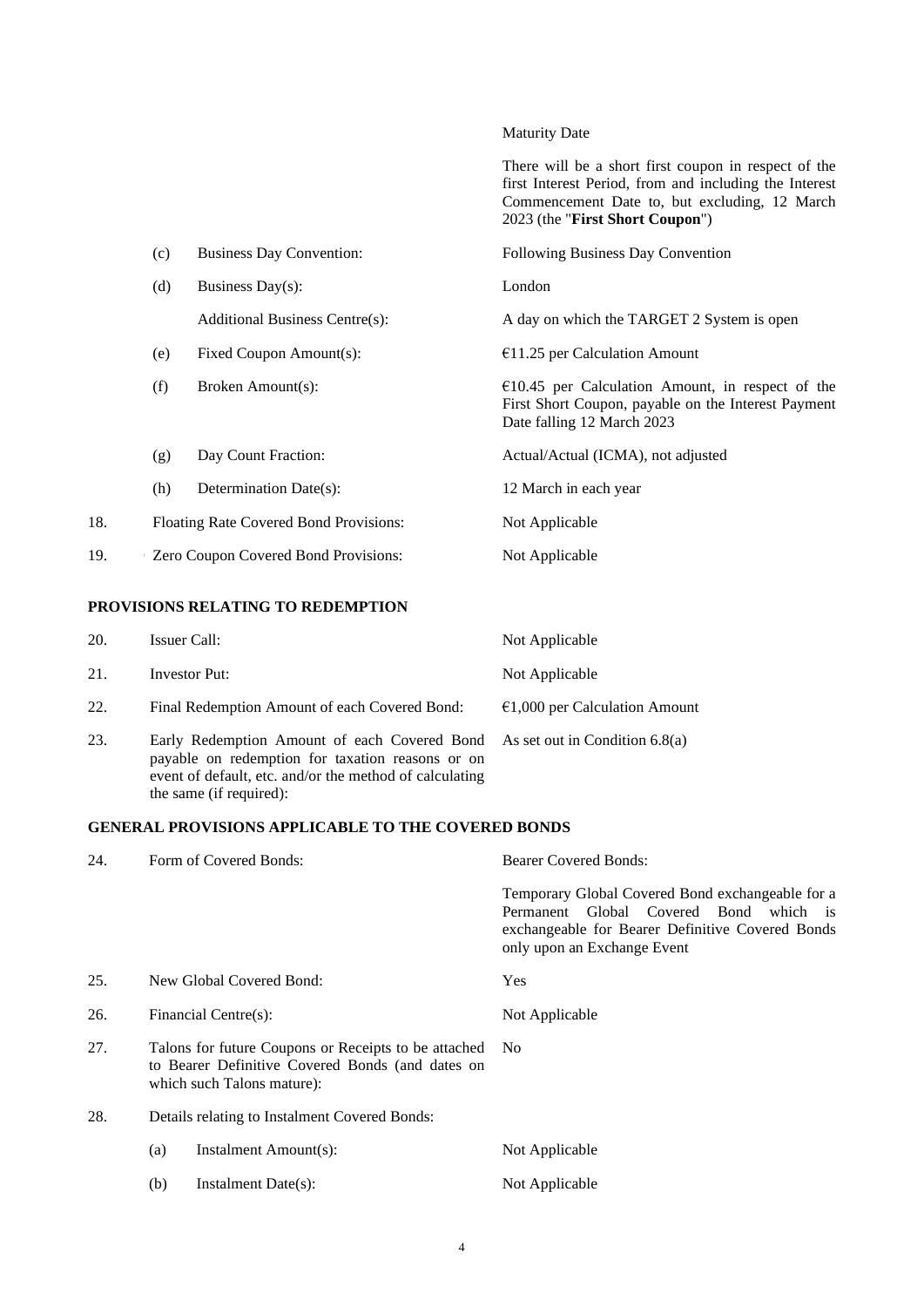| 29. | renominalisation<br>Redenomination<br>reconventioning provisions: | and | Not Applicable                                    |
|-----|-------------------------------------------------------------------|-----|---------------------------------------------------|
| 30. | Post-Perfection SVR-SONIA Margin:                                 |     | $3.10$ per cent.                                  |
|     | <b>DISTRIBUTION</b>                                               |     |                                                   |
| 31. | U.S. Selling Restrictions:                                        |     | Reg. S Compliance Category 2. TEFRA D applicable. |

# **PURPOSE OF FINAL TERMS DOCUMENT**

This Final Terms Document comprises the final terms required for issue and admission to trading on the main market of the London Stock Exchange of the Covered Bonds described herein pursuant to the €35 billion Global Covered Bond Programme of Santander UK plc.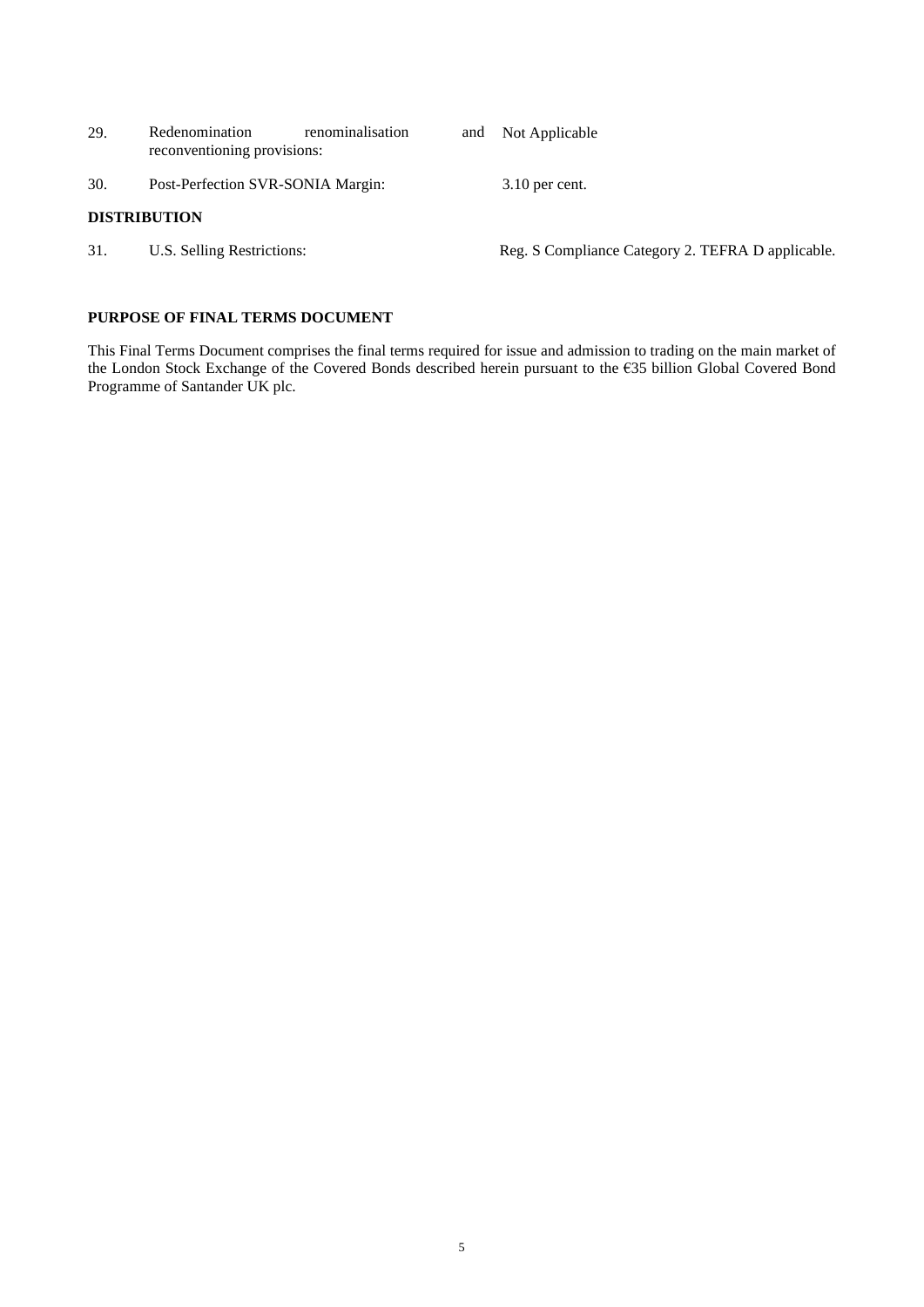#### **PART B – OTHER INFORMATION**

#### 1. **LISTING AND ADMISSION TO TRADING**:

(a) Listing and admission to trading: Application has been made by the Issuer (or on its behalf) for the Covered Bonds to be admitted to trading on the main market of the London Stock Exchange and to be listed on the Official List of the FCA with effect from the Issue Date.

(b) Estimate of total expenses related to £5,515 admission to trading:

#### 2. **RATINGS**:

Ratings: The Covered Bonds to be issued have been rated:

#### S&P: AAA

S&P Global Ratings UK Limited (endorsed by S&P Global Ratings Europe Limited) has, in its January 2021 publication "Ratings Definitions", described a credit rating of 'AAA' in the following terms: "An obligation rated 'AAA' has the highest rating assigned by S&P Global Ratings. The obligor's capacity to meet its financial commitments on the obligation is extremely strong.".

#### Moody's: Aaa

Moody's Investor Service Ltd (endorsed by Moody's Deutschland GmbH) has, in its 2 November 2021 publication "Rating Symbols and Definitions", described a credit rating of 'Aaa' in the following terms: "Aaa; Obligations rated Aaa are judged to be of the highest quality, subject to the lowest level of credit risk.".

#### Fitch: AAA

Fitch Ratings Limited (endorsed by Fitch Ratings Ireland Limited) has, in its 10 November 2021 publication "Ratings Definitions", described a credit rating of 'AAA in the following terms: "AAA' ratings denote the lowest expectation of default risk. They are assigned only in cases of exceptionally strong capacity for payment of financial commitments. This capacity is highly unlikely to be adversely affected by foreseeable events.".

Moody's Investor Service Ltd, Fitch Ratings Limited and S&P Global Ratings UK Limited are established in the UK and are registered in accordance with Regulation (EC) No. 1060/2009 as it forms part of domestic law by virtue of the EUWA (the **"UK CRA Regulation"**).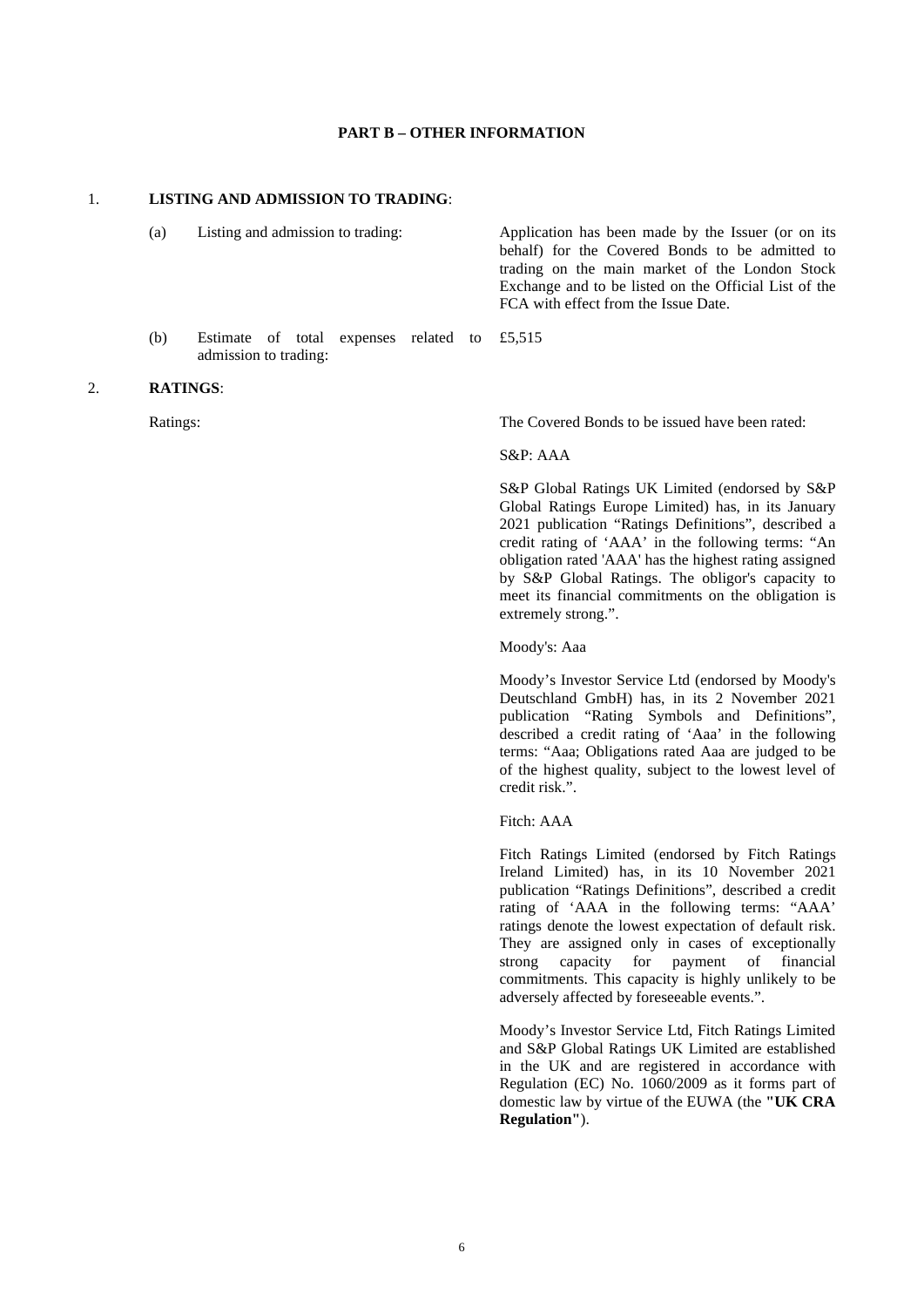### 3. **COVERED BOND SWAP**:

| Covered Bond Swap Provider:  | Santander UK plc     |
|------------------------------|----------------------|
| Nature of Covered Bond Swap: | Non-Forward Starting |

## 4. **INTERESTS OF NATURAL AND LEGAL PERSONS INVOLVED IN THE ISSUE**:

Save as discussed in "*Subscription and Sale and Transfer and Selling Restrictions*", so far as the Issuer and the LLP are aware, no person involved in the offer of the Covered Bonds has an interest material to the offer. The Joint Lead Managers and their affiliates have engaged and may in the future engage in investment banking and/or commercial banking transactions with and may perform other services for the Issuer and/or the LLP and/or it or their affiliates in the ordinary course of business.

## 5. **REASONS FOR THE OFFER, ESTIMATED NET PROCEEDS AND TOTAL EXPENSES**

| б. |     | <b>YIELD:</b> (Fixed Rate Covered Bonds only) |                                                  |
|----|-----|-----------------------------------------------|--------------------------------------------------|
|    | (c) | Estimated total expenses                      | €3,937,500                                       |
|    | (b) | Estimated net proceeds                        | €1,746,062,500                                   |
|    | (a) | Reasons for the offer                         | See " <i>Use of Proceeds</i> " in the Prospectus |

Indication of yield: 1.172 per cent. calculated on an annual basis.

The yield is calculated at the Issue Date on the basis of the Issue Price. It is not an indication of future yield.

## 7. **TRADABLE AMOUNTS**:

So long as the Covered Bonds are represented by a Global Covered Bond and Euroclear Bank SA/NV and Clearstream Banking S.A.so permit, the Global Covered Bond shall be tradable in minimum principal amounts of €100,000 and integral multiples of €1,000 in excess thereof up to and including €199,000 (the "**Tradable Amount**") in addition thereto.

# 8. **OPERATIONAL INFORMATION**:

| (a)                                                            | <b>ISIN</b> Code:                                                                                                            | XS2466426215                                                                                        |
|----------------------------------------------------------------|------------------------------------------------------------------------------------------------------------------------------|-----------------------------------------------------------------------------------------------------|
| (b)                                                            | Common Code:                                                                                                                 | 246642621                                                                                           |
| (c)                                                            | CFI Code:                                                                                                                    | <b>DGFXFB</b>                                                                                       |
| (d)                                                            | FISN:                                                                                                                        | SANTANDER UK PL/1 MBS 20270312                                                                      |
| (e)                                                            | <b>CUSIP</b> Code:                                                                                                           | Not Applicable                                                                                      |
| (f)                                                            | <b>CINS</b> Code:                                                                                                            | Not Applicable                                                                                      |
| (g)                                                            | Any clearing system(s) other than DTC,<br>Euroclear or Clearstream, Luxembourg and<br>the relevant identification number(s): | Not Applicable                                                                                      |
| (h)                                                            | Delivery:                                                                                                                    | Delivery against payment                                                                            |
|                                                                | Name and address of Initial Paying Agent(s):                                                                                 | Deutsche Bank AG, London Branch<br>Winchester House<br>1 Great Winchester Street<br>London EC2N 2DB |
| Names and addresses of additional Paying Agent(s)<br>(if any): |                                                                                                                              | Not Applicable                                                                                      |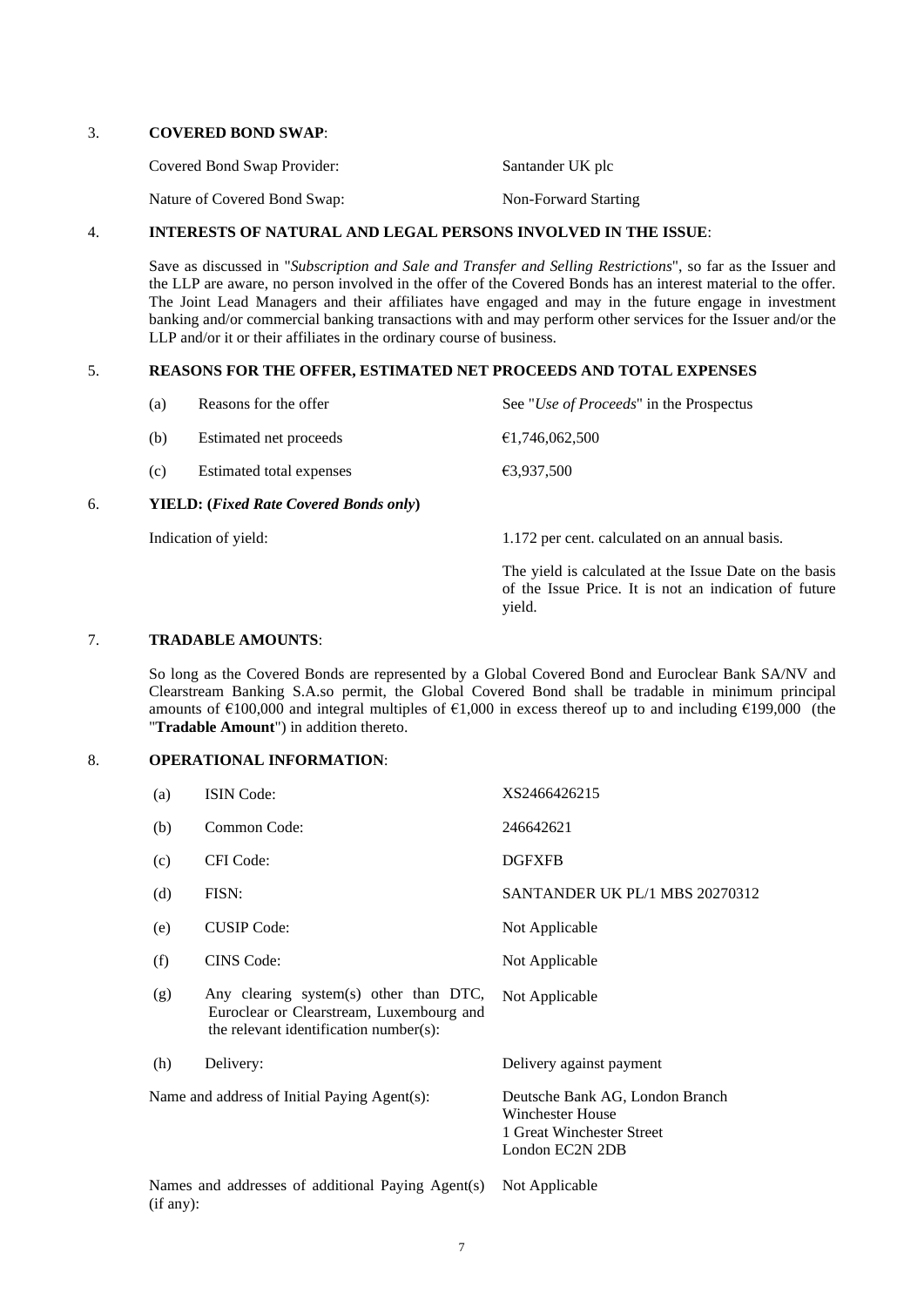Intended to be held in a manner which would allow Eurosystem eligibility:

Yes. Note that the designation "yes" simply means that the Covered Bonds are intended upon issue to be deposited with one of the ICSDs as common safekeeper and does not necessarily mean that the Covered Bonds will be recognized as eligible collateral for Eurosystem monetary policy and intra day credit operations by the Eurosystem either upon issue or at any or all times during their life. Such recognition will depend upon the ECB being satisfied that Eurosystem eligibility criteria have been met.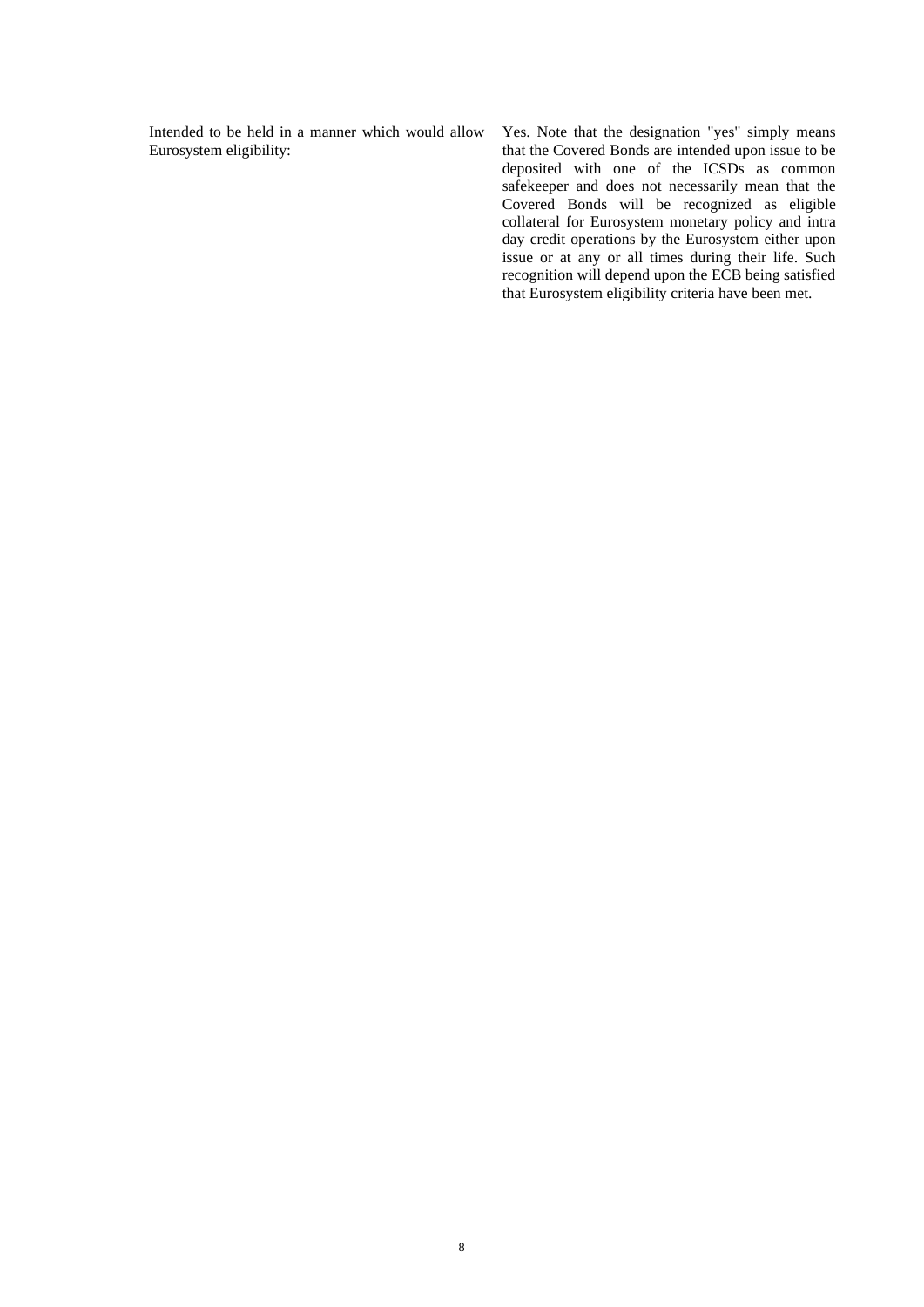Signed on behalf of the Issuer:

By: Duly authorised